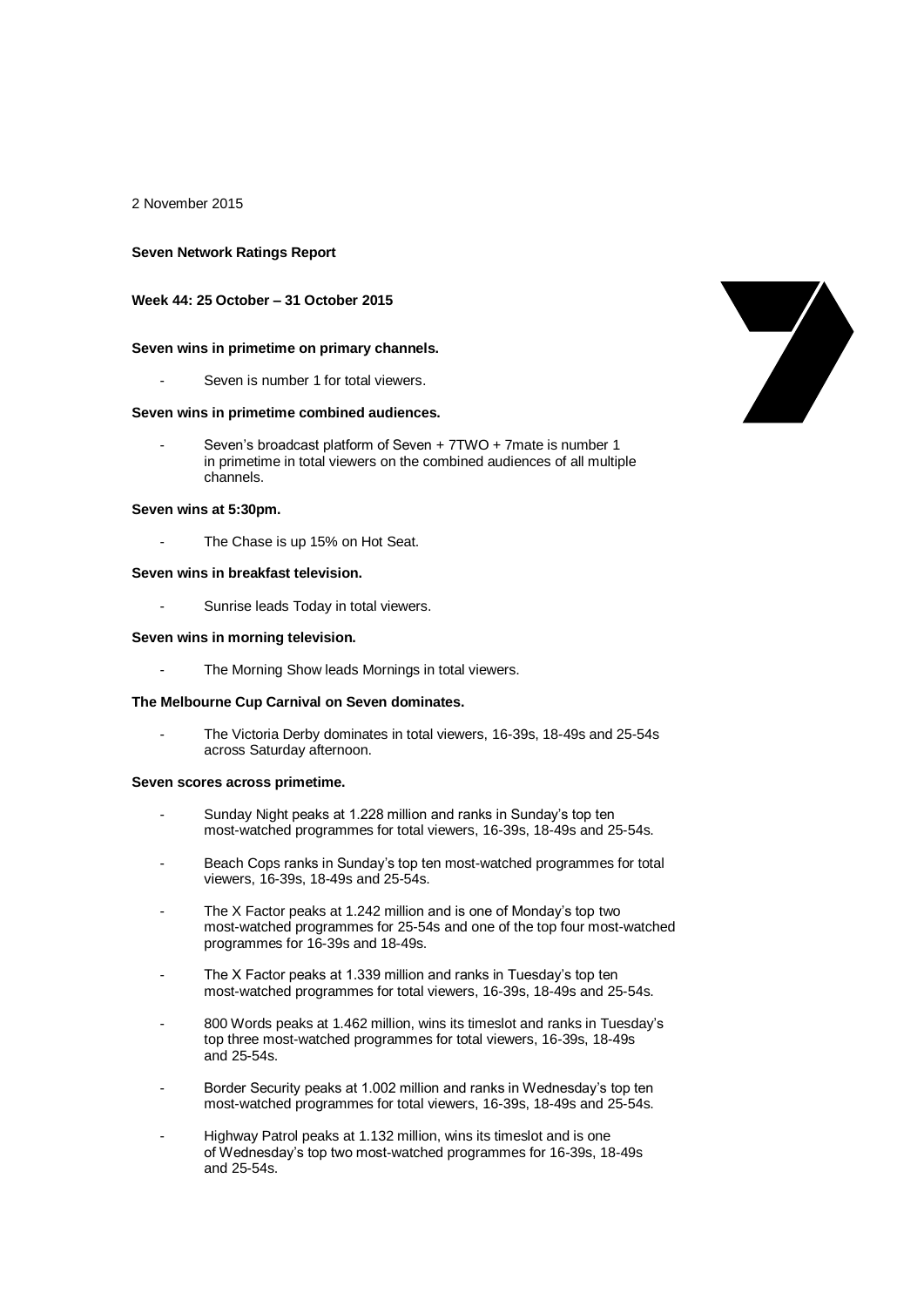- Blindspot peaks at 1.071 million, wins its timeslot and is one of Wednesday's top five most-watched programmes in all key audience demographics.
- Better Homes and Gardens peaks at 1.054 million, wins its timeslot and is Friday's most-watched programme for 16-39s and 18-49s and one of the top two most-watched programmes for total viewers and 25-54s.
- Saturday Night At The Movies: Star Wars: The Empire Strikes Back dominates in 16-39s, 18-49s and 25-54s and is Saturday's number one most-watched programme for 16-39s, 18-49s and 25-54s.

#### **Seven scores in the most-watched programmes:**

| 800 Words                          | 1.647 million |
|------------------------------------|---------------|
| Sunday Night                       | 1.585 million |
| The X Factor - Monday              | 1.558 million |
| Seven News - Sunday                | 1.522 million |
| The X Factor – Tuesday             | 1.520 million |
| Highway Patrol                     | 1.479 million |
| <b>Better Homes and Gardens</b>    | 1.304 million |
| <b>Blindspot</b>                   | 1.261 million |
| Home and Away                      | 1.244 million |
| Seven News                         | 1.232 million |
| Seven News - Saturday              | 1.207 million |
| Beach Cops                         | 1.146 million |
| <b>Border Security</b>             | 1.132 million |
| Star Wars: The Empire Strikes Back | 1.058 million |

Metropolitan and Regional Combined Audiences

## **Seven is number 1 in 2015**

- Seven is number 1 for total viewers in primetime on primary channels across the current television season.
- 7TWO is number 1 for total viewers in primetime on digital channels across the current television season.
- 7mate is number 1 for 25-54s in primetime on digital channels across the current television season.

### **Seven + 7TWO + 7mate is number 1 in 2015**.

Seven's broadcast platform of Seven + 7TWO + 7mate is number 1 in primetime in total viewers on the combined audiences of all multiple channels across the current television season.

Weeks 1-43, 2015: 6:00pm-midnight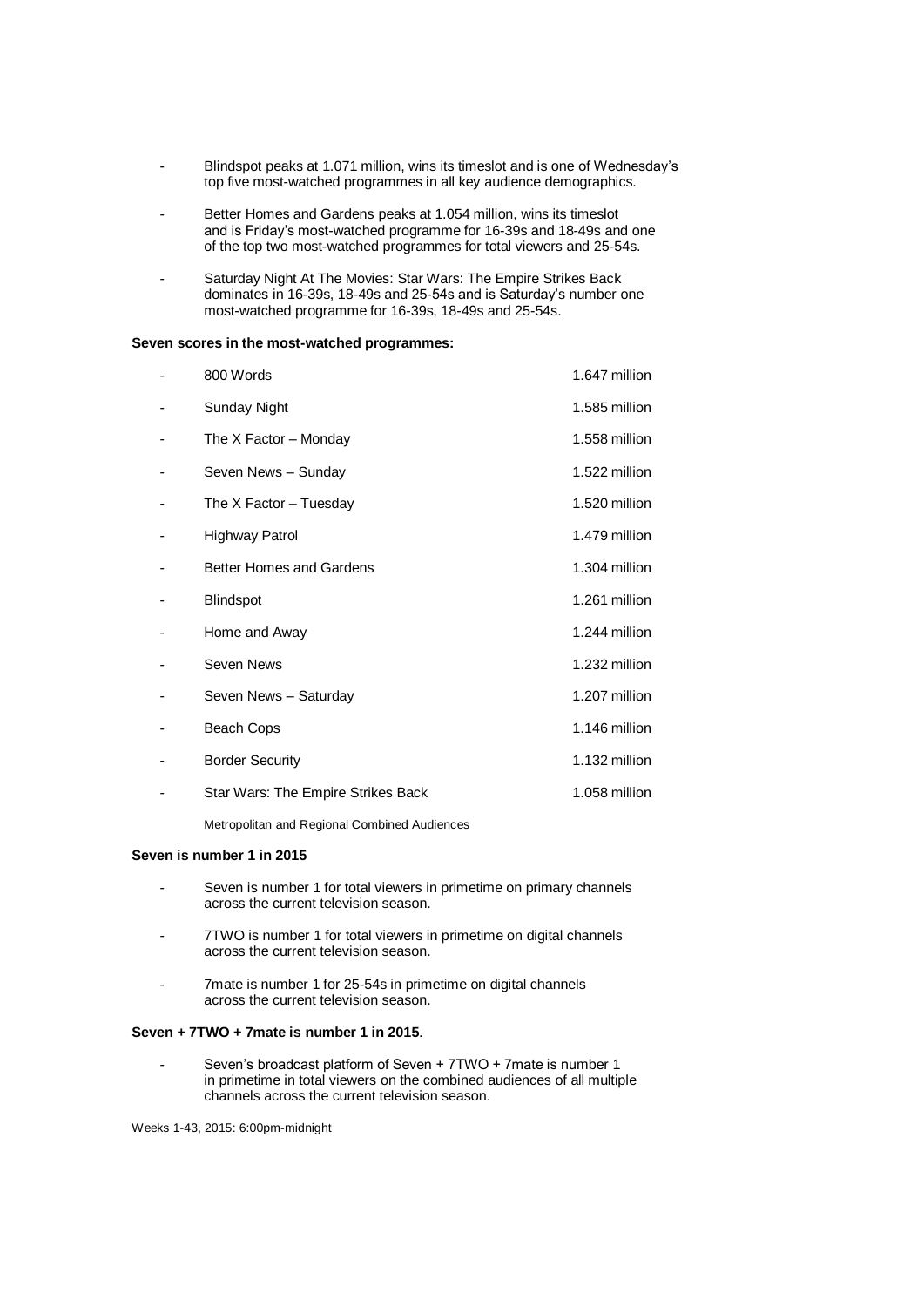### **Primetime audience demographics for primary channels**

| 6:00pm-midnight Week 44, 2015 |       |       |       |            |            |  |  |
|-------------------------------|-------|-------|-------|------------|------------|--|--|
| <b>Audience shares</b>        | Seven | Nine  | Ten   | <b>ABC</b> | <b>SBS</b> |  |  |
| All People                    | 20.8% | 20.2% | 11.8% | 12.6%      | 4.7%       |  |  |
| $16 - 39s$                    | 18.6% | 21.4% | 16.2% | 5.6%       | 2.8%       |  |  |
| $18 - 49s$                    | 19.6% | 21.7% | 15.5% | 6.6%       | 3.4%       |  |  |
| $25 - 54s$                    | 20.6% | 22.1% | 14.9% | 7.4%       | 3.6%       |  |  |

## **Primetime audience demographics for digital channels**

| 6:00pm-midnight Week 44, 2015 |         |        |        |            |  |
|-------------------------------|---------|--------|--------|------------|--|
| <b>Audience shares</b>        | Total   | 16-39s | 18-49s | $25 - 54s$ |  |
| 7TWO                          | 5.2%    | 1.8%   | 2.1%   | 2.3%       |  |
| 7 <sub>mate</sub>             | 4.1%    | 7.0%   | 6.4%   | 5.9%       |  |
| GO!:                          | 5.3%    | 7.7%   | 6.8%   | 6.1%       |  |
| Gem                           | 3.3%    | 3.2%   | 3.2%   | 3.1%       |  |
| One                           | 2.9%    | 2.9%   | 3.4%   | 3.5%       |  |
| Eleven                        | 2.9%    | 5.7%   | 4.7%   | 4.2%       |  |
| ABC <sub>2</sub>              | 2.9%    | 3.4%   | 3.1%   | 2.9%       |  |
| ABC <sub>3</sub>              | 0.5%    | 0.5%   | 0.5%   | 0.5%       |  |
| ABC News 24                   | 1.5%    | 1.3%   | 1.4%   | 1.5%       |  |
| SBS <sub>2</sub>              | 1.1%    | 1.7%   | 1.5%   | 1.5%       |  |
| NITV:                         | $0.2\%$ | 0.1%   | 0.1%   | 0.2%       |  |

## **Primetime audience demographics for combined audiences of all channels**.

| 6:00pm-midnight Week 44, 2015 |       |       |       |            |            |  |
|-------------------------------|-------|-------|-------|------------|------------|--|
| <b>Audience shares</b>        | Seven | Nine  | Ten   | <b>ABC</b> | <b>SBS</b> |  |
| All People                    | 30.0% | 28.7% | 17.7% | 17.6%      | 5.9%       |  |
| 16-39s                        | 27.4% | 32.3% | 24.8% | 10.8%      | 4.7%       |  |
| 18-49s                        | 28.2% | 31.7% | 23.6% | 11.5%      | 5.0%       |  |
| 25-54s                        | 28.8% | 31.3% | 22.5% | 12.2%      | 5.2%       |  |

FTA Channels and Total TV

Copyright Oztam Data: Consolidated (Live + As Live + TSV) and Overnight (Live + As Live).

# **Primetime Programming Analysis**

## **Sunday**

- Seven wins in breakfast television. Weekend Sunrise is up 17% on Weekend Today.
- Seven wins in primetime on digital channels.
	- 7TWO is the most-watched digital channel for total viewers.
	- 7mate is the most-watched digital channel for 16-39s, 18-49s and 25-54s.
- Seven scores in the most-watched programmes:

| <b>All People</b> |     | $25 - 54s$          |     |
|-------------------|-----|---------------------|-----|
| Sunday Night      | #4  | <b>Sunday Night</b> | #4  |
| Seven News        | #5  | Seven News          | #6  |
| Beach Cops        | #6  | Beach Cops          | #8  |
| 16-39s            |     | 18-49s              |     |
| Sunday Night      | #6  | <b>Sunday Night</b> | #5  |
| Beach Cops        | #10 | <b>Beach Cops</b>   | #6  |
|                   |     | Seven News          | #10 |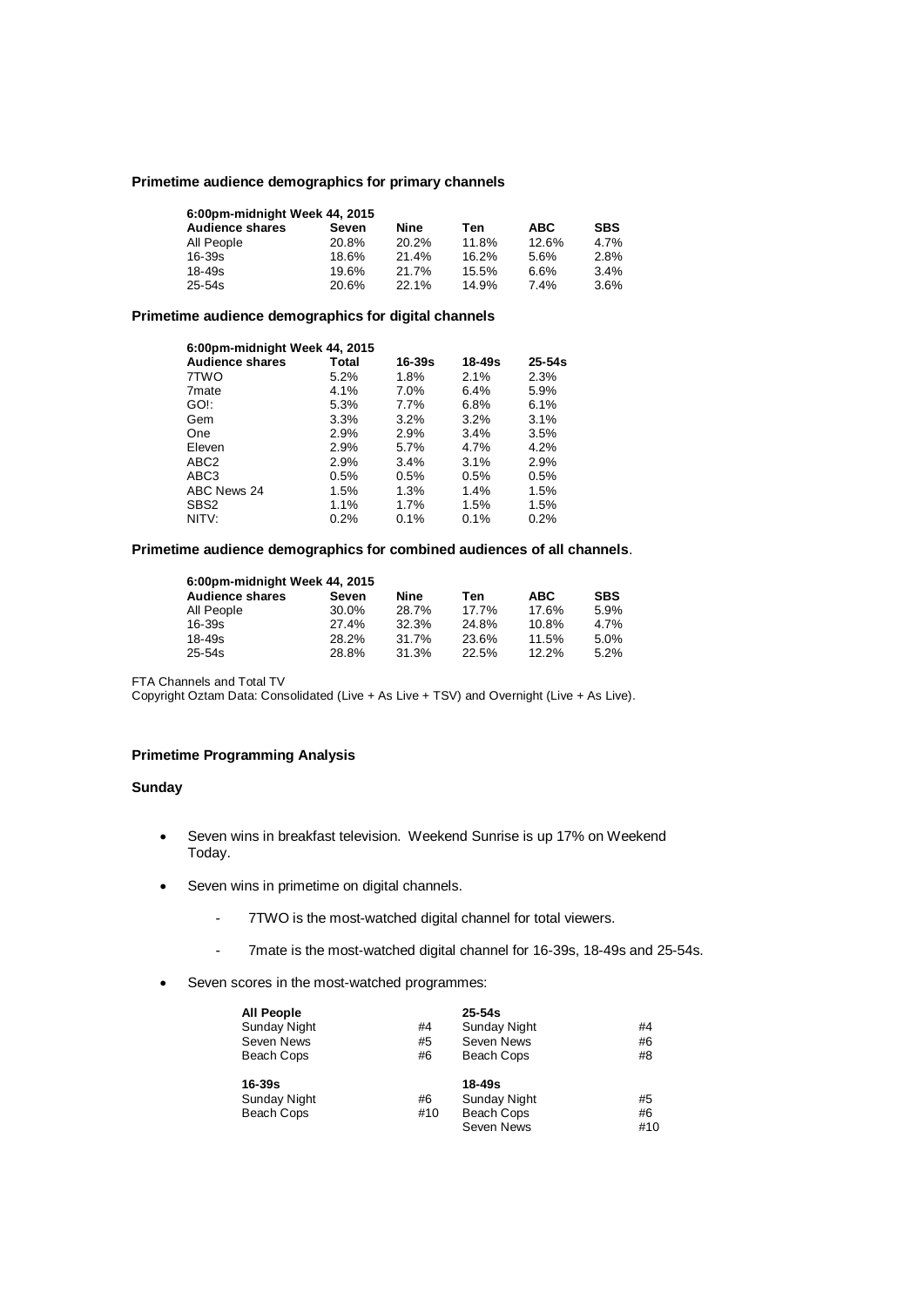- **Sunday Night** (1.054 million) peaks at 1.228 million and ranks in Sunday's top ten most-watched programmes for total viewers, 16-39s, 18-49s and 25-54s.
- **Beach Cops** (0.776 million) ranks in Sunday's top ten most-watched programmes for total viewers, 16-39s, 18-49s and 25-54s.

## **Monday**

- Seven wins in primetime on primary channels.
	- Seven is number one for total viewers and 25-54s.
	- Seven is up 5% on Nine and up 59% on Ten in total viewers.
	- Seven is up 4% on Nine and up 26% on Ten in 25-54s.
- Seven wins in primetime on digital channels.
	- 7TWO is the most-watched digital channel for total viewers.
	- 7mate is the most-watched digital channel for 16-39s, 18-49s and 25-54s.
- Seven wins in primetime combined audiences.
	- Seven + 7TWO + 7mate is number one for total viewers and 25-54s on the combined audiences of all channels.
	- Seven (Seven  $+ 7TWO + 7m$ ate) is up 15% on Nine (Nine  $+ Go + Gem$ ) and up 69% on Ten (Ten + One + Eleven) in total viewers.
	- Seven leads Nine and is up 22% on Ten in 25-54s.
- Seven wins in morning television. The Morning Show is up 35% on Mornings.
- Seven wins at 5:30pm. The Chase is up 14% on Hot Seat.
- Seven scores in the most-watched programmes:

| <b>All People</b><br>Seven News<br>Seven News - Today Tonight<br>The X Factor | #3<br>#7<br>#8 | $25 - 54s$<br>The X Factor<br>Big Bang on Seven                                         | #3<br>#10             |
|-------------------------------------------------------------------------------|----------------|-----------------------------------------------------------------------------------------|-----------------------|
| $16 - 39s$<br>The X Factor<br>Home and Away                                   | #4<br>#10      | 18-49s<br>The X Factor<br>Big Bang on Seven<br>Seven News - Today Tonight<br>Seven News | #2<br>#8<br>#9<br>#10 |

 **The X Factor** (1.004 million) peaks at 1.242 million and is one of Monday's top two most-watched programmes for 25-54s and one of the top four most-watched programmes for 16-39s and 18-49s.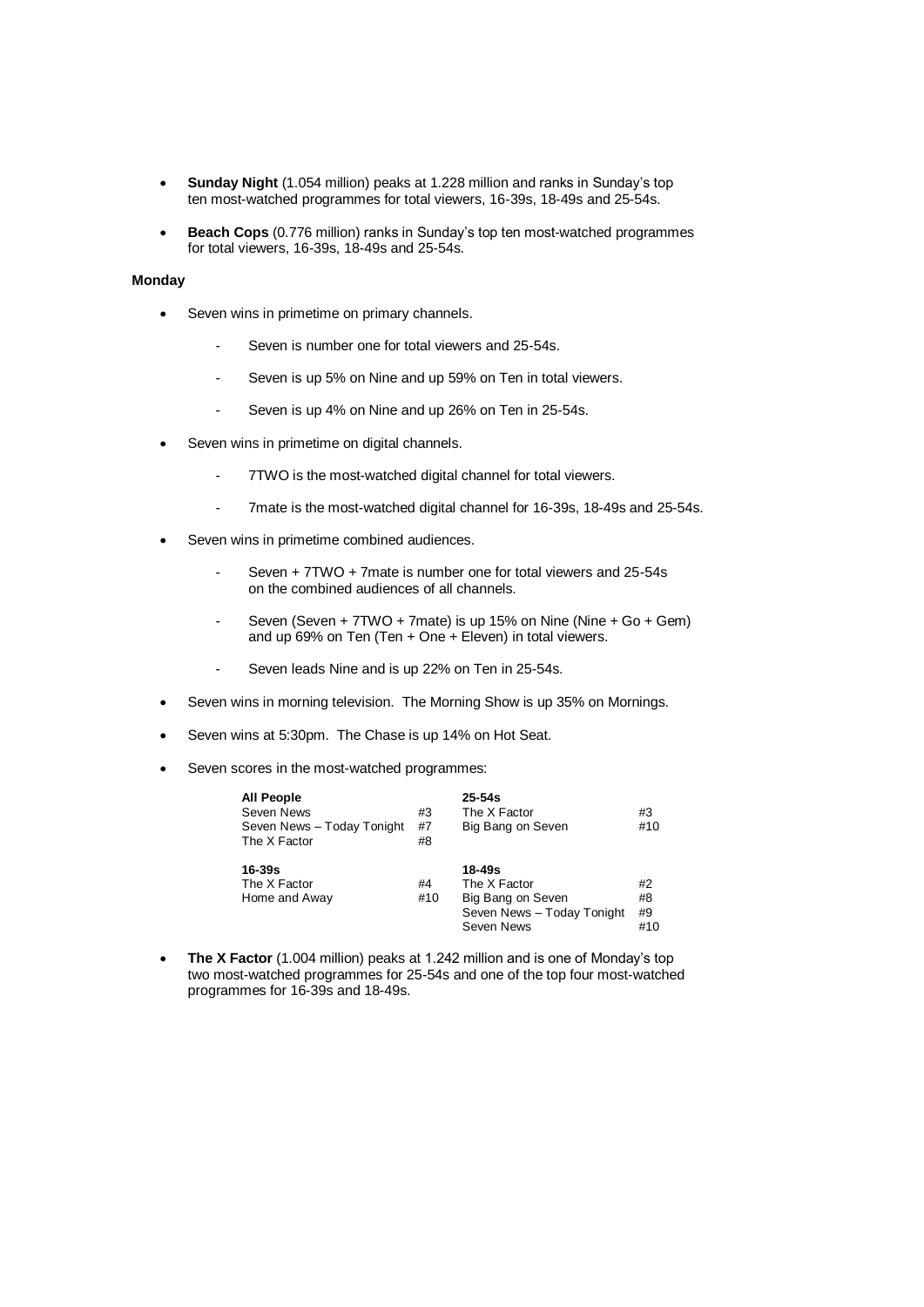## **Tuesday**

- Seven wins in primetime combined audiences.
	- Seven + 7TWO + 7mate is number one for total viewers on the combined audiences of all channels.
	- Seven + 7TWO + 7mate is up 5% on Nine + Go + Gem and up 67% on Ten + One + Eleven in total viewers.
- Seven wins in primetime on digital channels.
	- 7TWO is the most-watched digital channel for total viewers.
	- 7mate is the most-watched digital channel for 18-49s and 25-54s.
- Seven wins at 5:30pm. The Chase leads Hot Seat.
- Seven wins in breakfast television. Sunrise leads Today.
- Seven wins in morning television. The Morning Show leads Mornings.
- Seven scores in the most-watched programmes:

| <b>All People</b>          |     | $25 - 54s$   |    |
|----------------------------|-----|--------------|----|
| 800 Words                  | #3  | 800 Words    | #3 |
| Seven News                 | #4  | The X Factor | #5 |
| The X Factor               | #7  |              |    |
| Seven - News Today Tonight | #8  |              |    |
| 16-39s                     |     | 18-49s       |    |
| 800 Words                  | #3  | 800 Words    | #3 |
| The X Factor               | #6  | The X Factor | #6 |
| Home and Away              | #10 |              |    |

- **The X Factor** (0.988 million) peaks at 1.339 million and ranks in Tuesday's top ten most-watched programmes for total viewers, 16-39s,18-49s and 25-54s.
- **800 Words** (1.005 million) peaks at 1.462 million, wins its timeslot and ranks in Tuesday's top three most-watched programmes for total viewers, 16-39s, 18-49s and 25-54s.

## **Wednesday**

- Seven wins in news.
- Seven wins in primetime on primary channels.
	- Seven is number one for total viewers: up 11% on Nine and up 101% on Ten.
- Seven wins in primetime on digital channels.
	- 7TWO is the most-watched digital channel for total viewers.
- Seven wins in primetime combined audiences.
	- Seven + 7TWO + 7mate is number one for total viewers on the combined audiences of all channels.
	- Seven +  $7TWO + 7$  mate is up 10% on Nine +  $Go + Gem$  and up 86% on Ten + One + Eleven in total viewers.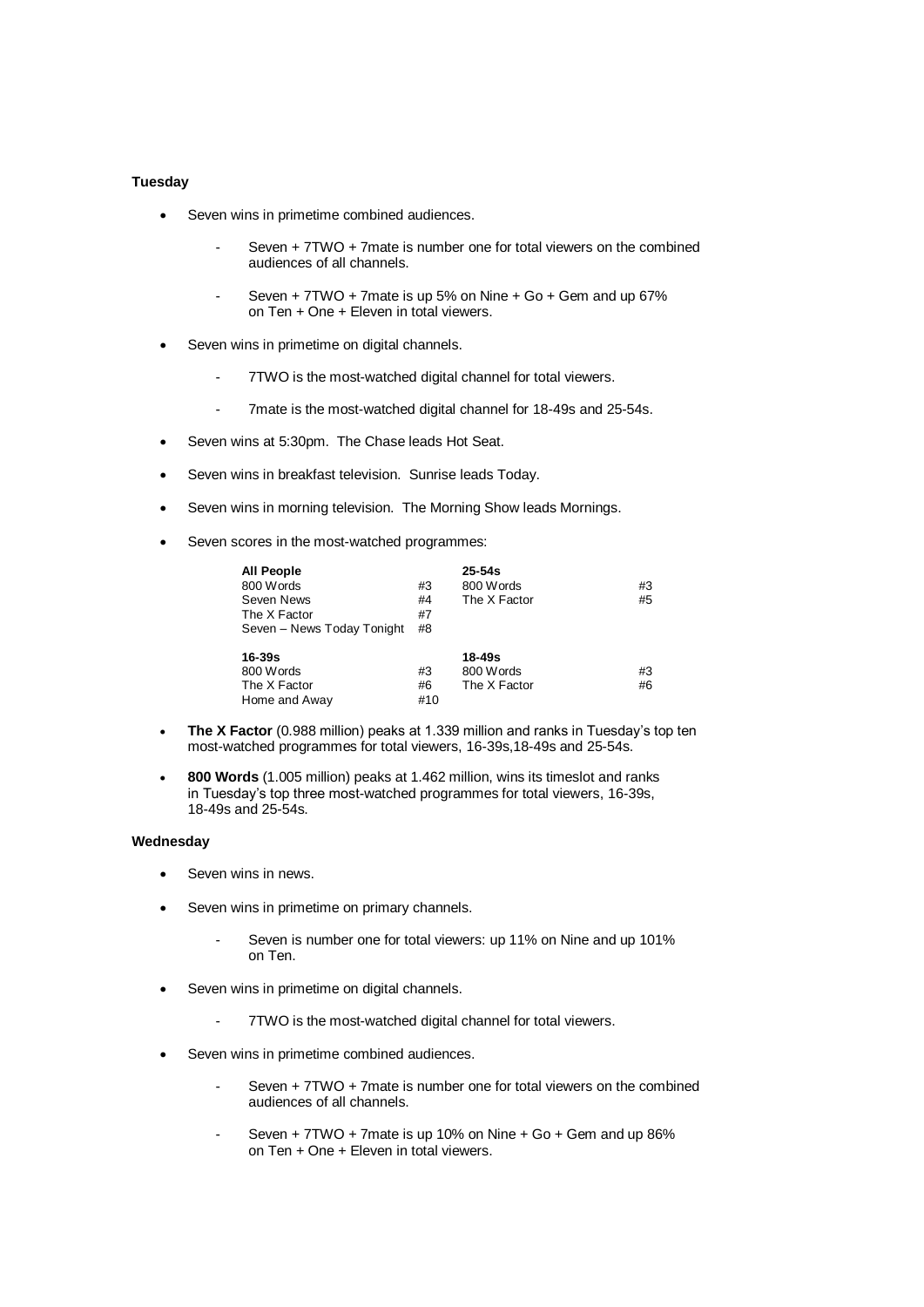- Seven wins at 5:30pm. The Chase is up 19% on Hot Seat.
- Seven wins in breakfast television. Sunrise leads Today.
- Seven wins in morning television. The Morning Show leads Mornings.
- Seven scores in the most-watched programmes:

| <b>All People</b><br>Seven News<br>Highway Patrol<br>Seven News - Today Tonight<br><b>Blindspot</b><br><b>Border Security</b> | #1<br>#3<br>#5<br>#9<br>#10 | $25 - 54s$<br><b>Highway Patrol</b><br><b>Blindspot</b><br><b>Border Security</b><br>Seven News | #2<br>#3<br>#8<br>#10 |
|-------------------------------------------------------------------------------------------------------------------------------|-----------------------------|-------------------------------------------------------------------------------------------------|-----------------------|
| 16-39s<br><b>Highway Patrol</b><br><b>Blindspot</b><br>Home and Away<br><b>Border Security</b>                                | #2<br>#5<br>#7<br>#10       | 18-49s<br><b>Highway Patrol</b><br><b>Blindspot</b><br><b>Border Security</b><br>Home and Away  | #2<br>#4<br>#8<br>#10 |

- **Seven News** (1.028 million). Seven News wins network up 44,000 viewers on Nine News, a 4% audience advantage.
- **Border Security** (0.736 million) peaks at 1.002 million and ranks in Wednesday's top ten most-watched programmes for total viewers, 16-39s, 18-49s and 25-54s.
- **Highway Patrol** (0.992 million) peaks at 1.132 million, wins its timeslot and is one of Wednesday's top two most-watched programmes for 16-39s, 18-49s and 25-54s.
- **Blindspot** (0.888 million) peaks at 1.071 million, wins its timeslot and is one of Wednesday's top five most-watched programmes in all key audience demographics.

## **Thursday**

- Seven wins in news.
- Seven wins in primetime on primary channels.
	- Seven is number one for total viewers: up 2% on Nine and up 20% on Ten.
- Seven wins in primetime on digital channels.
	- 7TWO is the most-watched digital channel for total viewers.
	- 7mate is the most-watched digital channel for 18-49s and 25-54s.
- Seven wins in primetime combined audiences.
	- Seven + 7TWO + 7mate is number one for total viewers on the combined audiences of all channels.
	- Seven  $+ 7TWO + 7$  mate is up 9% on Nine  $+ Go +$  Gem and up 31% on Ten + One + Eleven in total viewers.
- Seven wins at 5:30pm. The Chase is up 16% on Hot Seat.
- Seven wins in breakfast television. Sunrise is up 12% on Today.
- Seven wins in morning television. The Morning Show is up 33% on Mornings.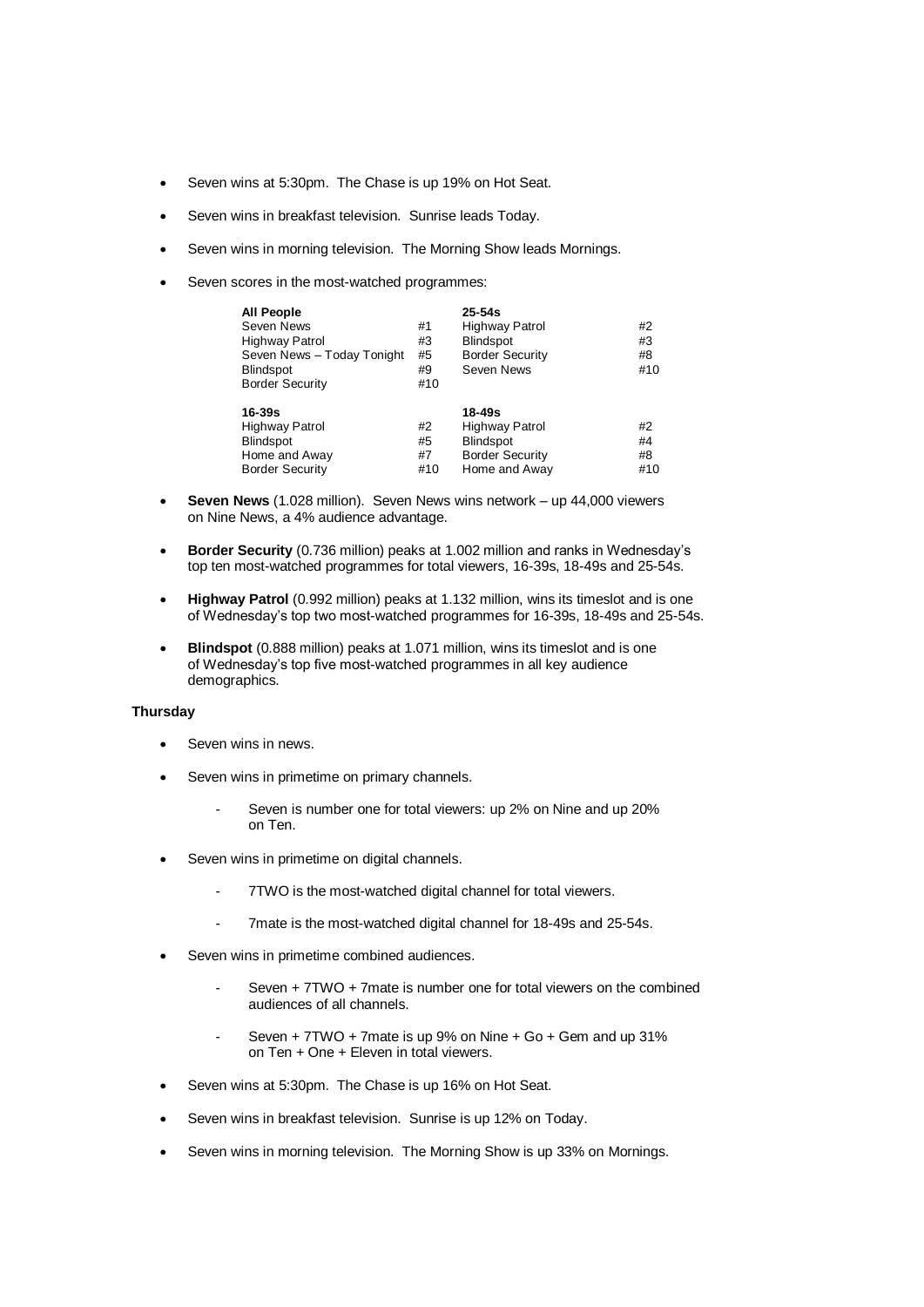Seven scores in the most-watched programmes:

| <b>All People</b>          |    | $25 - 54s$    |    |
|----------------------------|----|---------------|----|
| Seven News                 | #1 | Seven News    | #7 |
| Seven News - Today Tonight | #4 |               |    |
| Home and Away              | #8 |               |    |
| $16-39s$                   |    | 18-49s        |    |
| Home and Away              | #4 | Home and Away | #7 |
| Seven News                 | #7 | Seven News    | #8 |

### **Friday**

- Seven wins in news.
- Seven wins in primetime on primary channels.
	- Seven is number one for total viewers, 16-39s, 18-49s and 25-54s.
	- Seven is up 22% on Nine and up 68% on Ten in total viewers.
	- Seven is up 10% on Nine and up 20% on Ten in 16-39s. Seven is up 22% on Nine and up 28% on Ten in 18-49s. Seven is up 14% on Nine and up 28% on Ten in 25-54s.
- Seven wins in primetime combined audiences.
	- Seven + 7TWO + 7mate is number one for total viewers on the combined audiences of all channels.
	- Seven + 7TWO + 7mate is up 4% on Nine + Go + Gem and up 64% on Ten + One + Eleven in total viewers.
- Seven wins at 5:30pm. The Chase is up 17% on Hot Seat.
- Seven wins in breakfast television. Sunrise is up 22% on Today.
- Seven wins in morning television. The Morning Show is up 51% on Mornings.
- Seven scores in the most-watched programmes:

| <b>All People</b><br>Seven News<br>Better Homes and Gardens<br>Seven News - Today Tonight<br>The Chase | #1<br>#2<br>#4<br>#8 | $25 - 54s$<br>Seven News<br>Better Homes and Gardens<br>Seven News - Today Tonight<br>The Bourne Legacy | #1<br>#2<br>#3<br>#10 |
|--------------------------------------------------------------------------------------------------------|----------------------|---------------------------------------------------------------------------------------------------------|-----------------------|
| $16 - 39s$<br>Better Homes and Gardens<br>Seven News<br>Seven News - Today Tonight                     | #1<br>#3<br>#7       | 18-49s<br>Better Homes and Gardens<br>Seven News<br>Seven News - Today Tonight<br>The Bourne Legacy     | #1<br>#2<br>#3<br>#9  |

- **Seven News** (0.861 million). Seven News wins network up 43,000 viewers on Nine News, a 5% audience advantage.
- **Better Homes and Gardens** (0.848 million) peaks at 1.054 million, wins its timeslot and is Friday's most-watched programme for 16-39s and 18-49s and one of the top two most-watched programmes for total viewers and 25-54s.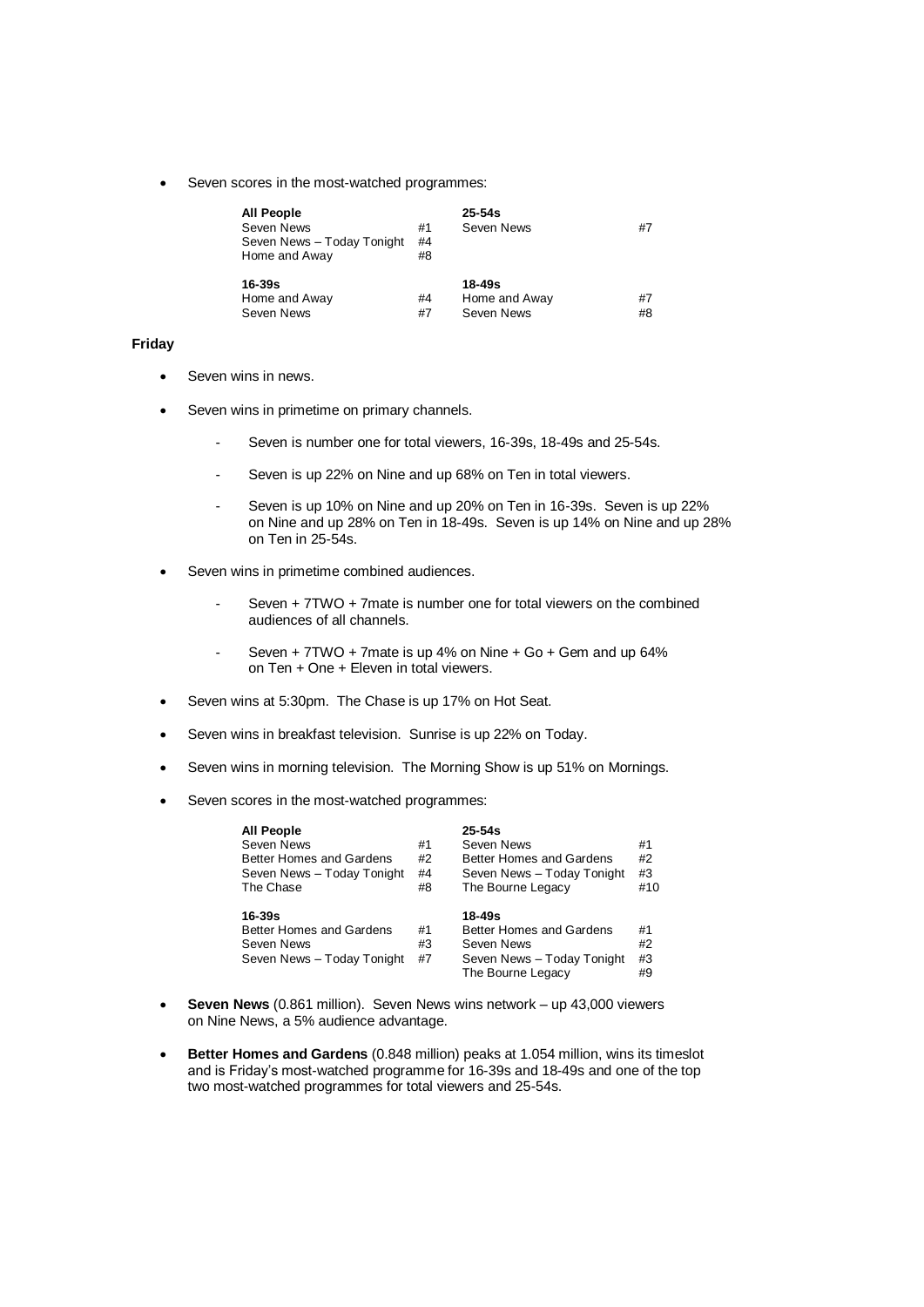## **Saturday**

- Seven wins in primetime on primary channels.
	- Seven is number one for total viewers, 16-39s, 18-49s and 25-54s.
	- Seven is up 28% on Nine and up 202% on Ten in total viewers.
	- Seven is up 79% on Nine and up 176% on Ten in 16-39s. Seven is up 84% on Nine and up 196% on Ten in 18-49s. Seven is up 60% on Nine and up 197% on Ten in 25-54s.
- Seven wins in primetime combined audiences.
	- Seven + 7TWO + 7mate is number one for total viewers, 16-39s, 18-49s and 25-54s on the combined audiences of all channels.
	- Seven (Seven + 7TWO + 7mate) is up 4% on Nine (Nine + Go + Gem) and up 134% on Ten (Ten + One + Eleven) in total viewers.
	- Seven is up 33% on Nine and up 148% on Ten in 16-39s. Seven is up 36% on Nine and up 137% on Ten in 18-49s. Seven is up 26% on Nine and up 140% on Ten in 25-54s.
- Seven wins in breakfast television. Weekend Sunrise leads Weekend Today across 7:00-10:00am.
- Seven scores in the most-watched programmes:

| <b>All People</b><br>Seven News<br>Star Wars<br>Victoria Derby - Race<br>Victoria Derby - Late                   | #4<br>#5<br>#8<br>#10             | $25 - 54s$<br>Star Wars<br>Seven News<br><b>XXX</b><br>Victoria Derby - Race<br>Sunrise            | #1<br>#3<br>#5<br>#6<br>#8 |
|------------------------------------------------------------------------------------------------------------------|-----------------------------------|----------------------------------------------------------------------------------------------------|----------------------------|
| $16 - 39s$<br>Star Wars<br>Seven News<br><b>XXX</b><br>Victoria Derby - Race<br>Sunrise<br>Victoria Derby - Late | #1<br>#3<br>#5<br>#7<br>#8<br>#10 | $18 - 49s$<br>Star Wars<br>Seven News<br>Victoria Derby - Race<br>Victoria Derby - Late<br>Sunrise | #1<br>#3<br>#6<br>#7<br>#8 |

- **The Melbourne Cup Carnival: The Victoria Derby** dominates in total viewers, 16-39s, 18-49s and 25-54s across Saturday afternoon.
- **Seven News** (0.774 million).
- **Saturday Night At The Movies: Star Wars: The Empire Strikes Back**  (0.743 million) dominates in 16-39s, 18-49s and 25-54s and is Saturday's number one most-watched programme for 16-39s, 18-49s and 25-54s – 32 share in 16-39s, 35 share in 18-49s and 34 share in 25-54s.